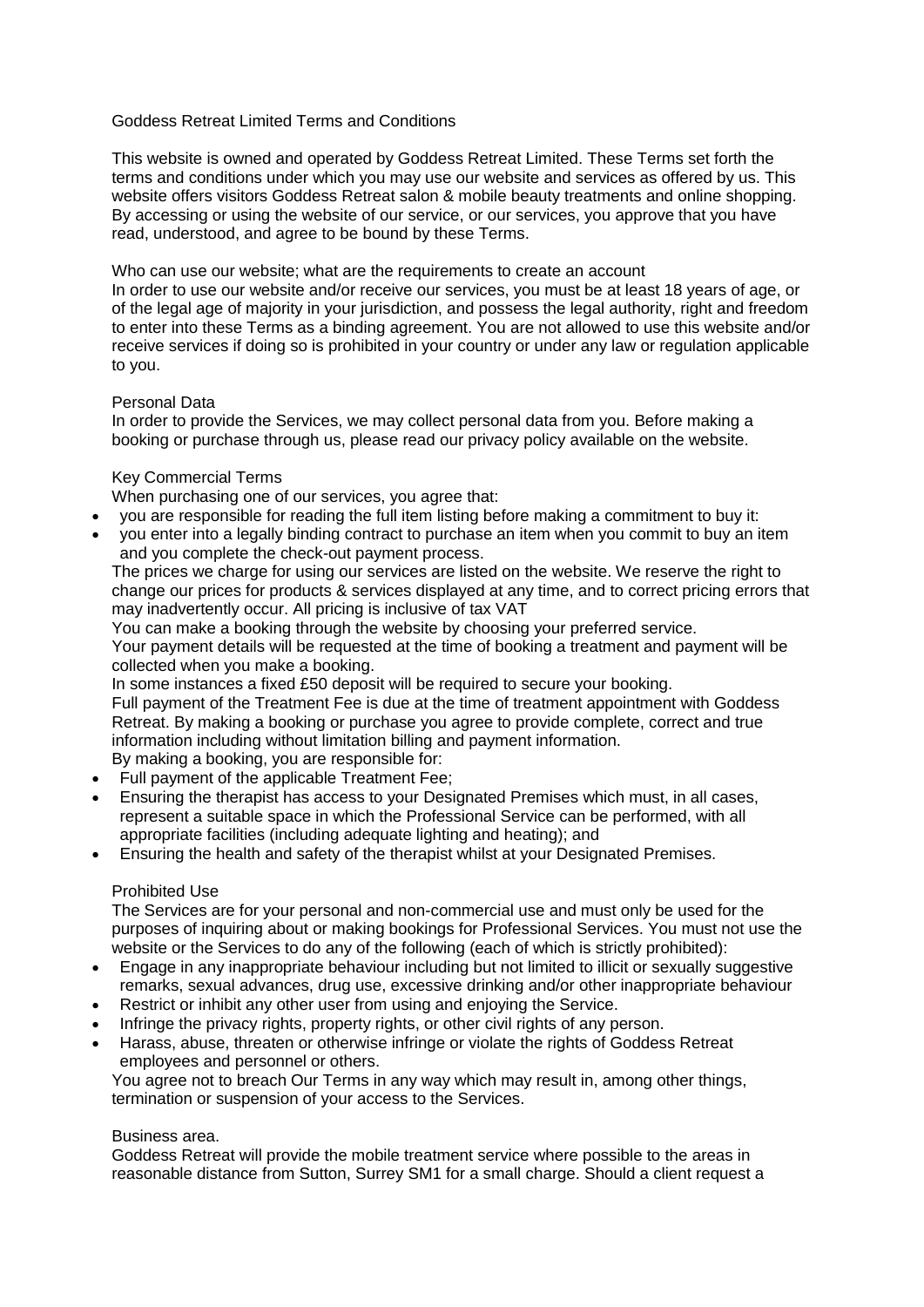mobile treatment further afield, it will be considered dependent on location and at an extra charge to be quoted by Goddess Retreat.

Cancellation policy

A full refund will be issued on bookings cancelled up to 48 hours before the time of the booking. Bookings cancelled within the 48 hours will not receive a refund.

- You will also be charged the full Treatment Fee if you:
- Cancel a booking other than as permitted above;
- Attempt to cancel a booking on or after the Appointment Time; or
- Fail to attend a booking at the Appointment Time and/or at the Designated Premises. Cancellation fees may in our absolute discretion be waived where you have been unable to cancel a booking without incurring the cancellation fee for genuine reasons which were outside of your control

#### Treatment extensions

If you wish to extend the time you have booked Goddess Retreat Limited, the therapist will endeavour to fulfil your request. This is subject to the availability of the therapist and payment of an additional charge for the treatment in accordance with our price list. Should you wish to extend the treatment you are having by a set time we can offer this at £20.00 per 10 minutes.

## Promotion codes, Gift cards and client referrals

We may offer promotional codes and referral codes that can be redeemed against purchases of Goddess Retreat services. Codes and Gift Cards will only be valid for a period of time stated on or with them.

Codes do not have any cash value. They may:

- only be used for personal and non-commercial purposes. You can share your unique code with your personal connections via social media where you are the primary content owner. Codes may not be duplicated, sold, transferred, distributed or made available to others online (including through public websites such as coupon websites) or by other means;
- not be exchanged for cash;
- only be used once and only one Code may be used per person; and
- may be subject to specific terms which will be made available by us, and must only be used in accordance with those terms.

Discounts cannot be used in conjunction with any other offers or discounts.

Gift cards do not have any cash value and may be redeemed for service or part of a service. Gift cards are non-transferrable and non-refundable.

Cards cannot be replaced if lost, stolen or destroyed.

The purchaser of the card is entitled to a 14-day 'cooling off' period provided the gift card is returned unused and with the original receipt within 14 days of purchase, after which a full refund will be made. If you need to return a gift card please email info@goddessretreat.co.uk In addition, referral codes may be issued to allow you to refer friends and family to the Services, and which may reduce the Treatment Price.

#### Retention of right to change offering

We may, without prior notice, change the services; stop providing the services or any features of the services we offer; or create limits for the services. We may permanently or temporarily terminate or suspend access to the services without notice and liability for any reason, or for no reason.

#### Ownership of intellectual property, copyrights and logos

The Service and all materials therein or transferred thereby, including, without limitation, software, images, text, graphics, logos, patents, trademarks, service marks, copyrights, photographs, audio, videos, music and all Intellectual Property Rights related thereto, are the exclusive property of Goddess Retreat Limited or our licensors. Except as explicitly provided herein, nothing in these Terms shall be deemed to create a license in or under any such Intellectual Property Rights, and you agree not to sell, license, rent, modify, distribute, copy,